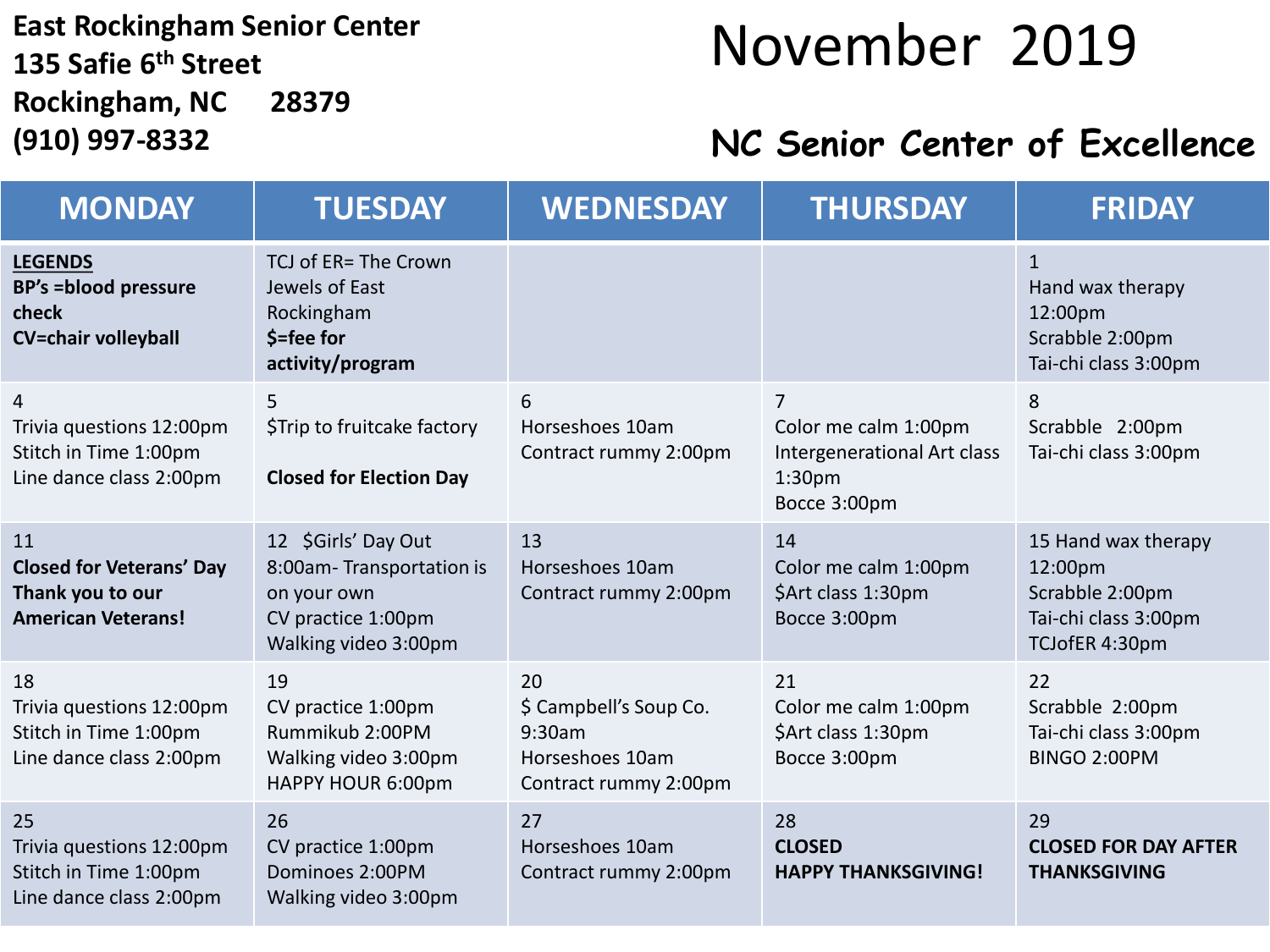Ellerbe Senior Center<br>306 Millstone Road, Ellerbe, NC 28338 910-652-6006

## November 2019

| <b>Monday</b>                                                                                | <b>Tuesday</b>                                    | Wednesday                                                                                         | <b>Thursday</b>                                               | <b>Friday</b>                                      |
|----------------------------------------------------------------------------------------------|---------------------------------------------------|---------------------------------------------------------------------------------------------------|---------------------------------------------------------------|----------------------------------------------------|
| Legend: $$ =$ Fee for<br>program/activity                                                    |                                                   |                                                                                                   |                                                               | $\mathbf{1}$<br><b>CLOSED</b>                      |
| 4<br>Bingo 12:15pm with<br><b>Richmond Co Hospice</b>                                        | 5<br><b>CLOSED</b><br>\$Fruit Cake Factory 8:00am | 6<br><b>Volleyball Practice</b><br>10:00am<br><b>Game at Pruitt Health</b><br>2:00 <sub>p</sub> m | $\overline{7}$<br>Bingo 12:15pm with<br><b>Richmond Pines</b> | 8<br>Aggravation 12:15pm                           |
| 11<br><b>CLOSED</b><br><b>Veteran's Day</b><br>Thank you to our<br><b>American Veterans!</b> | 12<br><b>CLOSED</b>                               | 13<br><b>Volleyball Practice</b><br>10:00am                                                       | 14<br>Bingo 12:15pm with<br>Cornerstone Ins.                  | 15<br><b>Contract Rummy 12:15pm</b>                |
| 18<br>Bingo 12:15pm with<br><b>United Health Care</b>                                        | 19<br>Chair Exercises 10:30am                     | 20<br><b>Volleyball Practice</b><br>10:00am                                                       | 21<br>Bingo12:15pm with<br><b>Community Hospice</b>           | 22<br>Scrabble 12:15pm                             |
| 25<br>Bingo 12:15pm                                                                          | 26<br>Chair Exercises 10:30am                     | 27<br><b>Volleyball Practice</b><br>10:00am                                                       | 28<br><b>CLOSED</b><br><b>Happy Thanksgiving</b>              | 29<br><b>CLOSED</b><br><b>Thanksgiving Holiday</b> |